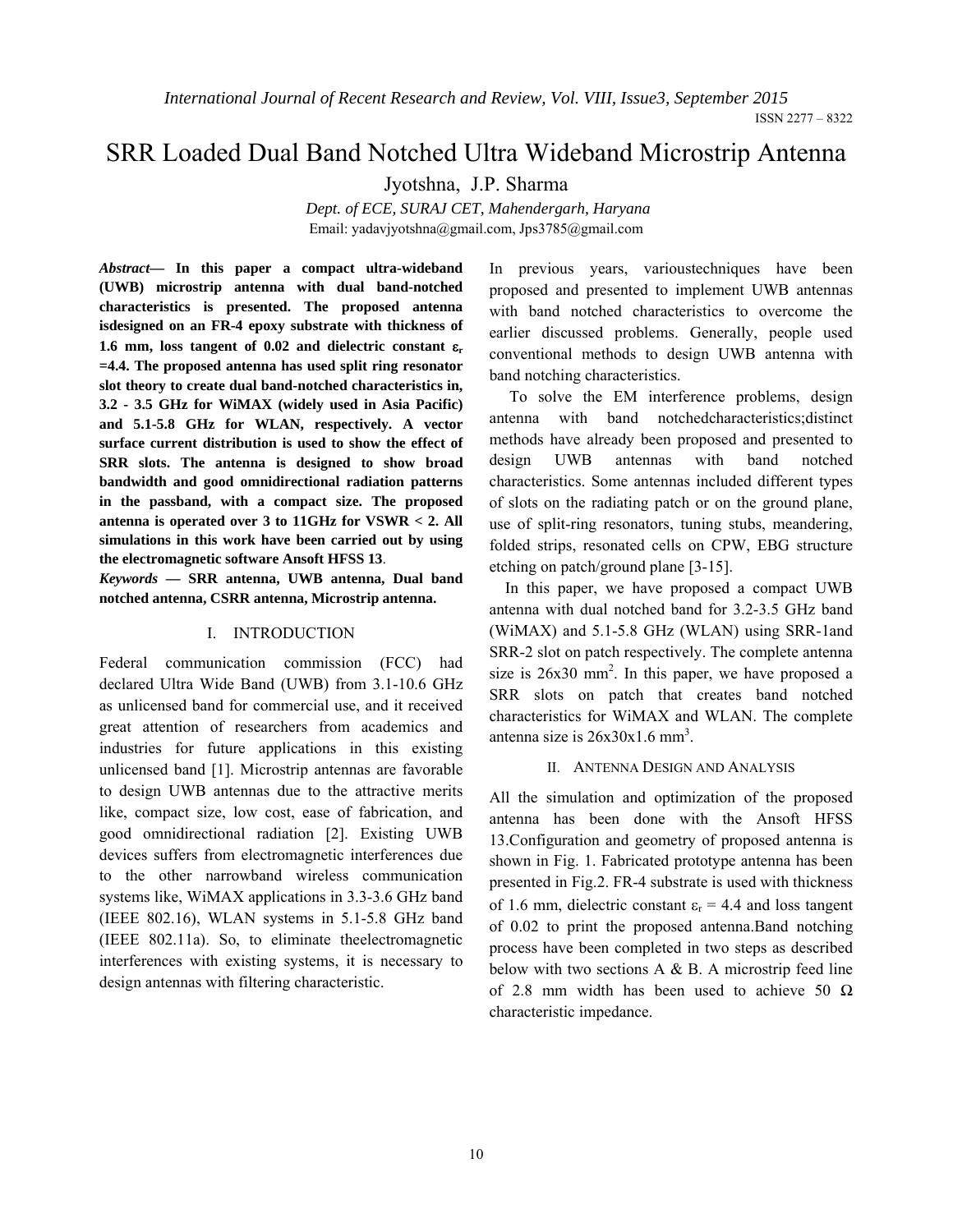

Fig.1. (a) Primary Antenna(b) SRR-1 Antenna and (c) SRR-2 Antenna

Table I Optimized dimensions of proposed antenna

| Parameter | $W_{s}$  | $L_{\rm S}$            | $W_g$    | ⊷g                       | டற | $W_p$    |          | $W_f$    | ◡                          | $\mathcal{L}_2$ | L <sub>2</sub> | W | W <sub>2</sub> |  |
|-----------|----------|------------------------|----------|--------------------------|----|----------|----------|----------|----------------------------|-----------------|----------------|---|----------------|--|
| Unit (mm) | 26       | 30                     |          | ⊥∠.J                     | 10 | 16       |          |          | ∸                          |                 | 1 V            |   |                |  |
| Parameter | $L_{R1}$ | $L_{R2}$               | $L_{R3}$ | $\mathbf{U}_{\text{R}1}$ | W  | $L_{R4}$ | $L_{R5}$ | $L_{R6}$ | $\mathbf{U}_{\textrm{R2}}$ |                 |                |   |                |  |
| Unit (mm) |          | $\circ$ $\circ$<br>د.ه |          |                          |    | ◡        | 5.4      |          |                            |                 |                |   |                |  |

## *A) SRR-1 Antenna Design (WiMAX Notched Band)*

A SRRprovides filtering characteristic so, we have useda SRR-1 slot on radiating patch to create notch in WiMAX band. Fig.1 (b) shows the antenna with SRR-1 slot, and its length has been approximately  $\lambda_{\rm g}/2$ . Length of proposed square split ring resonator can be calculated from the equation (1) and equation (2).

$$
Leq = (2(LR1 + LR2 + LR3) - GR1 - 4w) \tag{1}
$$

$$
f_c = \frac{c}{2 L_{eq} * \sqrt{\frac{c r + 1}{2}}} \tag{2}
$$

The value of equivalent length  $L_{eq}$  varied according to variation in gap " $G_{R1}$ " which is 3 mm. It is optimized to create notch at WiMAX band. All optimized dimensions of the proposed antenna have been listed in Table I.

## *B) SRR-2 Antenna Design (WLAN Notched Band)*

To create notch at WLAN (5.1-5.8 GHz) band we have proposed a SRR-2 antenna and shown in Fig.1 (c).SRR-2 slot, and its length has been approximately  $\lambda_{g}/2$ . Length of proposed square split ring resonator can be calculated from the equation (1) and equation (2). But now all the dimensions will be changed according to SRR-2.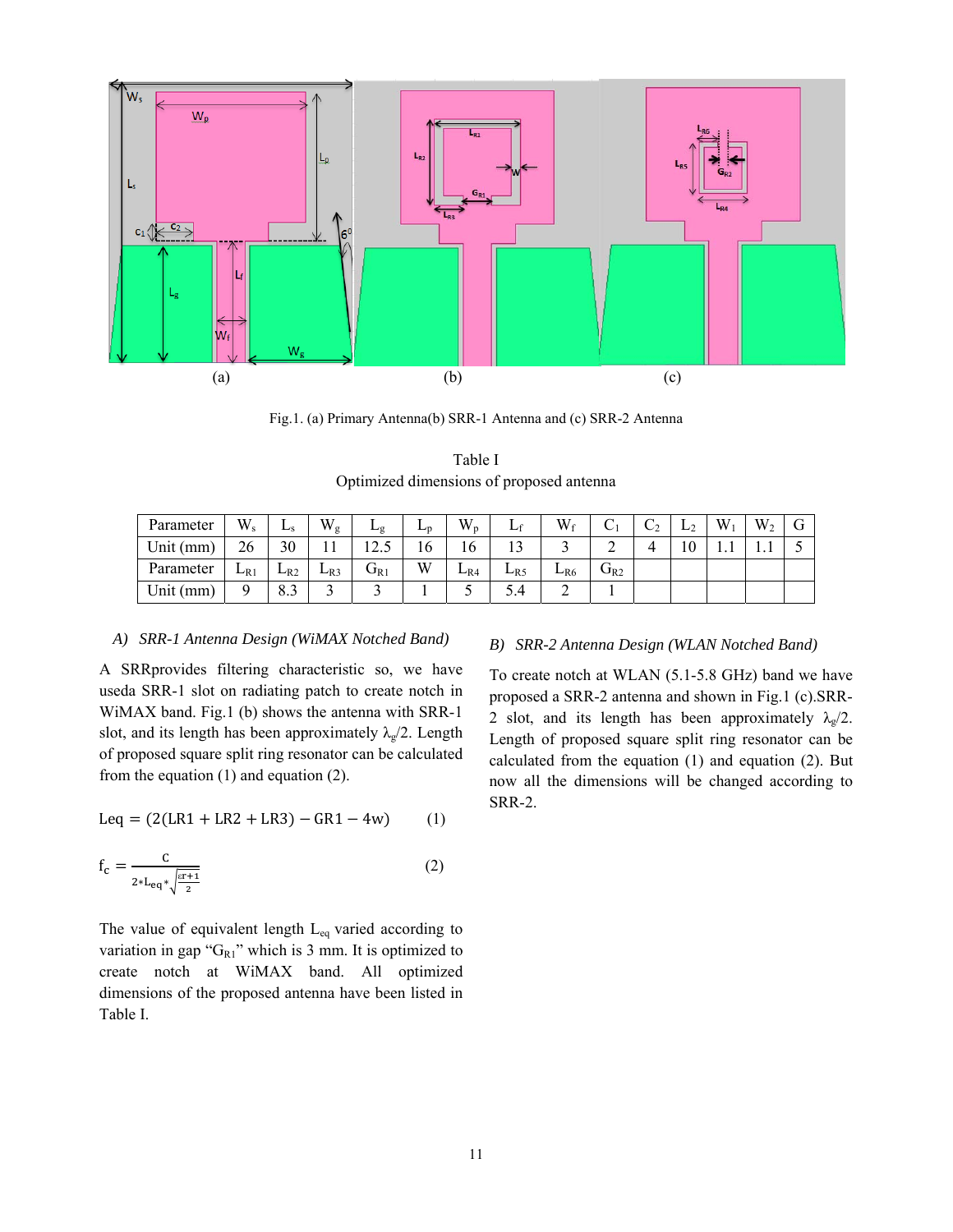

Fig.2. Proposed Antenna

Dualband notch characteristic of proposed antenna have been achieved through the below described operation.

We have first designed a primary antenna (a square patch antenna) which provides the UWB band as VSWR result shown in Fig.3.To create a notched characteristics for WiMAX applications a SRR-1 slot cut on patch and VSWR result is shown in Fig.3. WLAN applications has been achieved by drawing aSRR-2slot on patch and VSWR result is shown in Fig.3.

Proposed antenna is a combination of both the slots to create band notching characteristics and the VSWR of proposed antenna (combined both SRR-1&SRR-2) have been presented in Fig.3 by solid line.



Fig.3. VSWR Vs Frequency Plot of all 4-stages of Proposed Antenna

Equivalent length namely  $L_{eq}$  of SRR-1can be optimized according to equation (1) with the variation in gap size  $G_{R1}$  or  $G_{R2}$ . We have varied gap size  $G_{R1}$  over a range to optimize the equivalent length and VSWR result has been shown in Fig.4. From Fig.4, we can say that to find a tunable notch frequency through SRR-1 is very difficult and it will also increase complexity and spurious losses.



Fig.4. VSWR variation due to SRR-1gap $G_{R1}$  Length.

Similarilly, the equivalent length namely  $L_{eq}$  of SRR-2can be optimized according to equation (1) with the variation in gap size  $G_{R2}$ . We have varied gap size  $G_{R21}$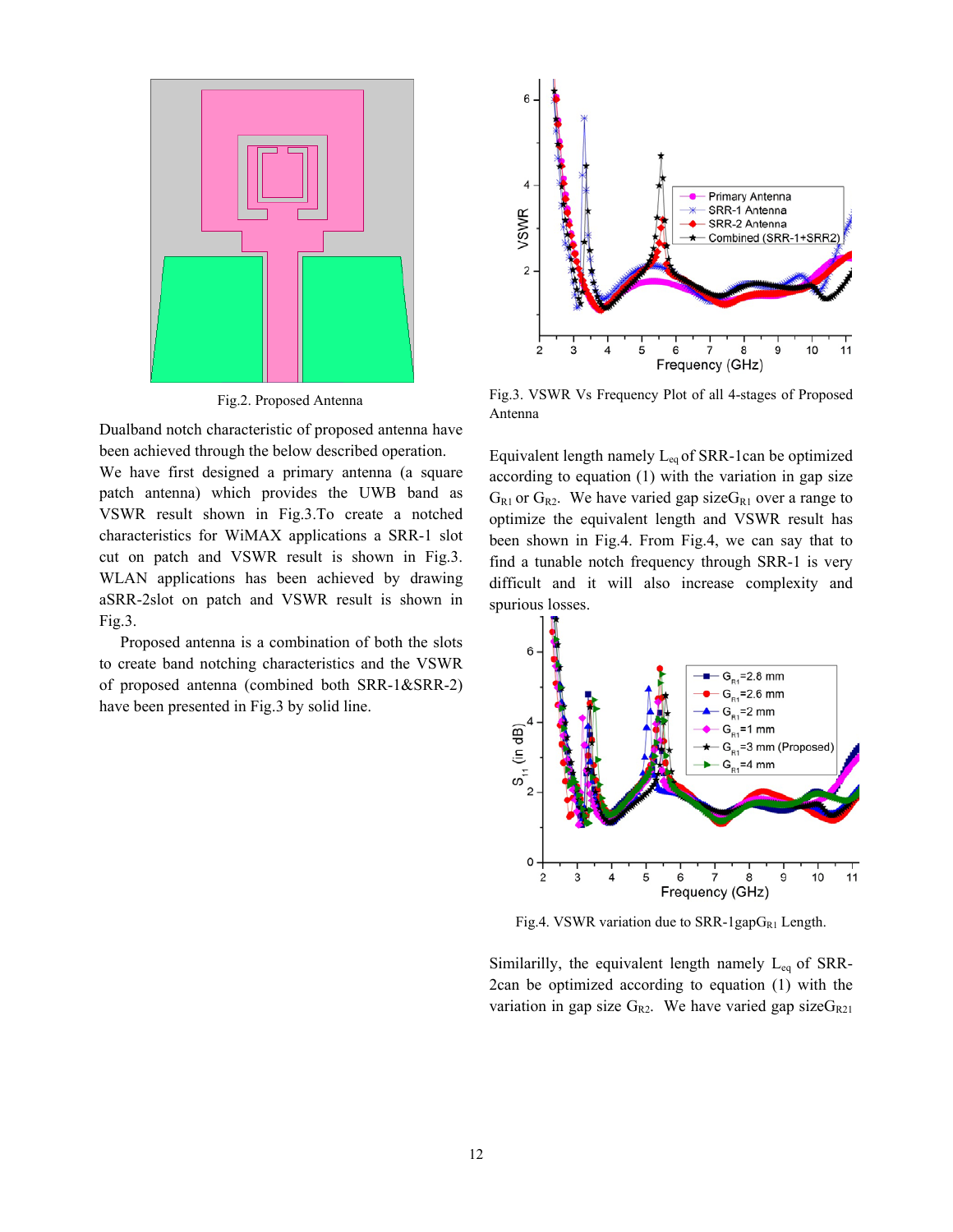over a range to optimize the equivalent length and VSWR result has been shown in Fig.5.



Fig.5. VSWR variation due to SRR-2 gap $G_{R2}$  Length.

SRR-1 & SRR-2 slots have been used to provide the notched bands. The effects of SRR1&SRR-2 can be observed through the vector current distributions on the radiating patch.Vector current effects on the proposed antenna at different frequencies have been presented in the Fig.6. At desired frequencies of 3.3& 5.5 GHz i.e. the notched band, the distribution of the vector current is non-uniform shown in Fig.6 (a & b)have observed stronger vector current distributions concentrated near the edges of SRR-1 and SRR-2 slots at the center frequency of the first notched band 3.3 GHz, and the second notched band 5.5 GHz, respectively. It is a positive response of the slots to obtain the band notched characteristics.



Fig.6. Current Distribution (a) 3.3 GHz, (b) 5.5 GHz

## III. RESULT AND DISCUSSION

Simulated result of proposed antennafor return loss and VSWR has been shown in Fig.7. & Fig..8. The antenna with SRR quarter wavelength slots successfully exhibits notched band of 3.2 - 3.5 GHz and 5.1-5.8 GHz, maintaining broadband performance from 3.1 to 11 GHz (UWB frequency band) with VSWR less than 2. The simulated radiation patterns at 3.2 and 4.2 GHz have been shown in Fig.9 (a)  $&$  (b). The proposed antenna displays good omnidirectional radiation patterns in the H-plane and dipole like radiation patterns in E- plane as shown in Fig.9 (a)  $\&$  (b). The calculated peak gain and radiation efficiency of the proposed antenna is shown in Fig.10.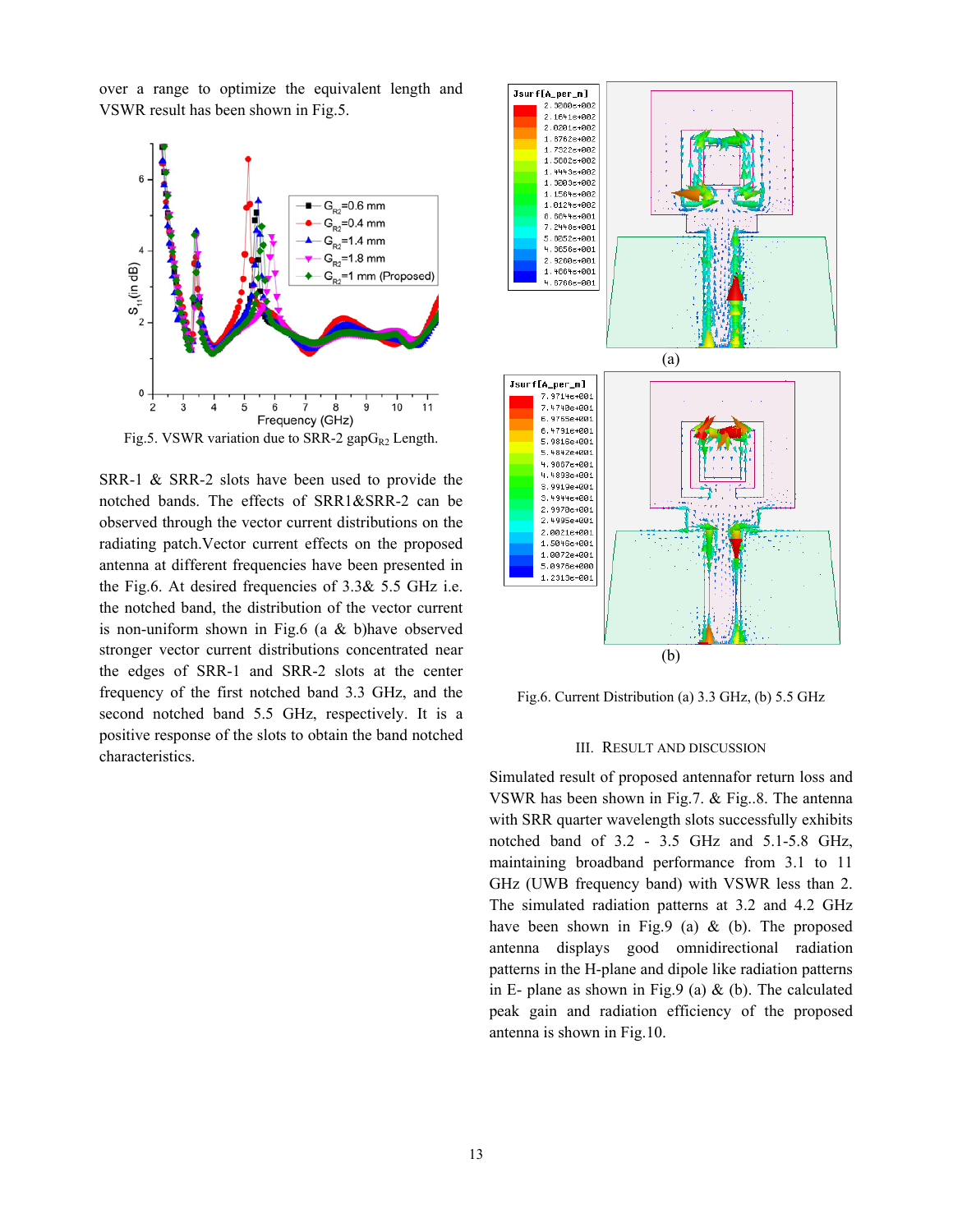Proposed antenna shows the successful band notch creation and broad bandwidth with VSWR < 2.The simulated normalized E-field & H-field co and cross polarization patterns at 3.2 and 4.2 GHz have been shown in Fig.9 (a & b). The antenna displays good omnidirectional radiation patterns in the H-plane and dipole like radiation patterns in E- plane. Measured radiation pattern shows the good agreement with simulated results. The calculated realized peak gain and radiation efficiency of the proposed antenna is shown in Fig.10. Radiation efficiency and realized peak gain both are approximately -1dB for the WLAN bandand for WiMAX band peak realized gain, which means antenna could not receive or radiate power properly so the radiation efficiency is very low for WiMAX band and WLAN i.e. approximately 10% only that shows very low power will be radiated or received by the proposed antenna.











Fig.9.Simulated result of E-plane (solid line) and Hplane (dotted line)